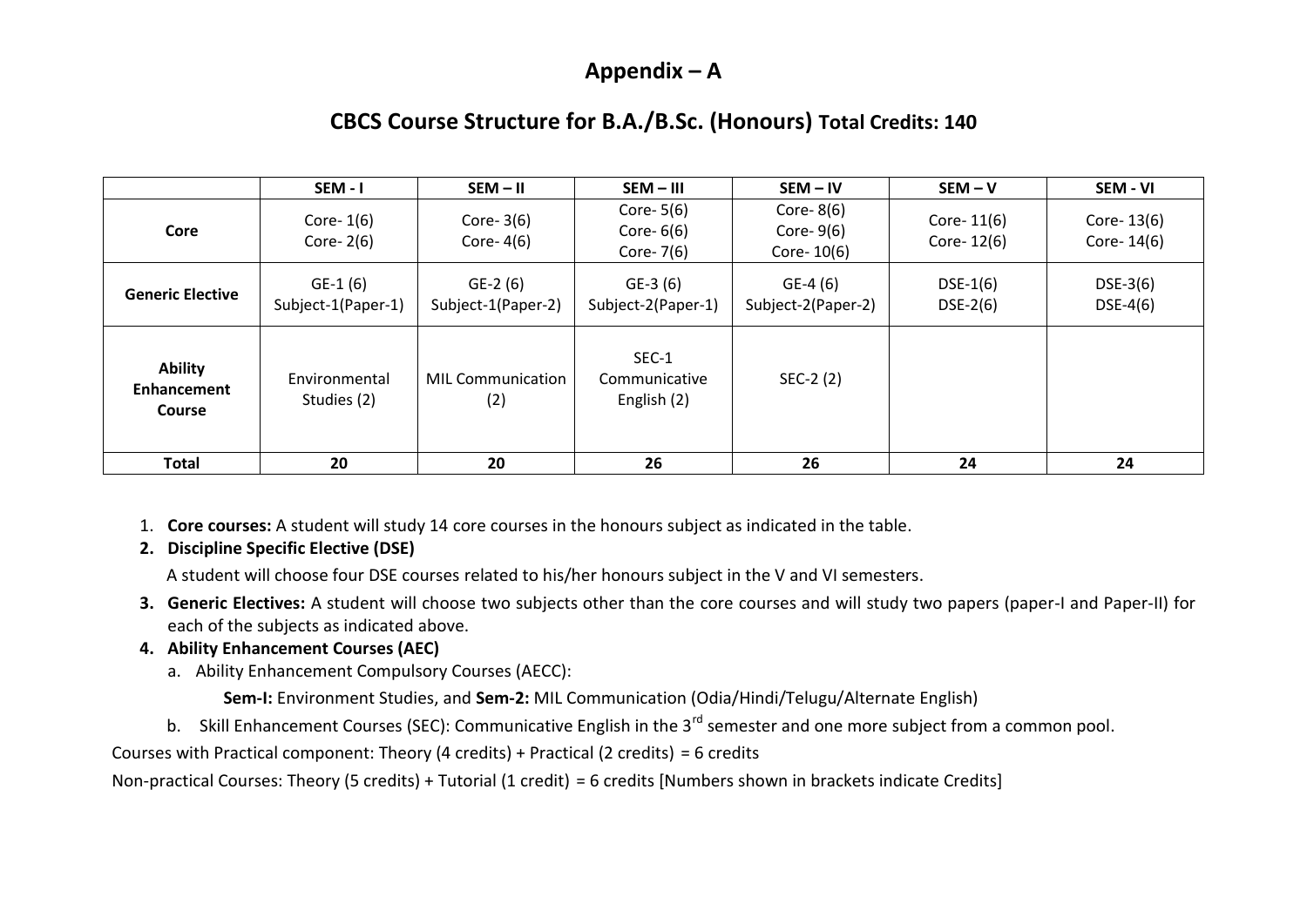### **Appendix - B**

## **CBCS Course Structure for B.Sc. (Regular) Total Credits: 120**

|                                                       | SEM-I                                                    | $SEM - II$                                               | SEM - III                                              | $SEM - IV$                                               | $SEM - V$                              | SEM - VI                                 |
|-------------------------------------------------------|----------------------------------------------------------|----------------------------------------------------------|--------------------------------------------------------|----------------------------------------------------------|----------------------------------------|------------------------------------------|
| Core                                                  | $CORE - A 1 (6)$<br>$CORE - B 1 (6)$<br>$CORE - C 1 (6)$ | $CORE - A 2 (6)$<br>$CORE - B 2 (6)$<br>$CORE - C 2 (6)$ | $CORE - A 3 (6)$<br>$CORE - B 3 (6)$<br>$CORE - C3(6)$ | $CORE - A 4 (6)$<br>$CORE - B 4 (6)$<br>$CORE - C 4 (6)$ |                                        |                                          |
| <b>Generic Elective</b>                               |                                                          |                                                          |                                                        |                                                          | $DSE-A(6)$<br>$DSE-B(6)$<br>$DSE-C(6)$ | DSE-A $(6)$<br>$DSE-B(6)$<br>DSE-C $(6)$ |
| <b>Ability</b><br><b>Enhancement</b><br><b>Course</b> | Environmental<br>Studies (2)                             | <b>MIL Communication</b><br>(2)                          | SEC-1<br>Communicative<br>English (2)                  | $SEC-2(2)$                                               | $SEC-3 (2)$                            | SEC-4 (2)                                |
| <b>Total</b>                                          | 20                                                       | 20                                                       | 20                                                     | 20                                                       | 20                                     | 20                                       |

1. **Core courses:** A, B, and C represent three different disciplines (subjects). A student will study 4 papers in each discipline.

### **2. Discipline Specific Elective (DSE)**

A student will choose DSE courses from the three chosen disciplines (A, B, and C) for semesters V and VI

### **3. Ability Enhancement Courses (AEC)**

a. Ability Enhancement Compulsory Courses (AECC):

**Sem-I:** Environment Studies, and **Sem-2:** MIL Communication (Odia/Hindi/Telugu/Alternate English)

b. Skill Enhancement Courses (SEC): Communicative English in the 3<sup>rd</sup> semester and three more subjects from a common pool.

Courses with Practical component: Theory (4 credits) + Practical (2 credits) = 6 credits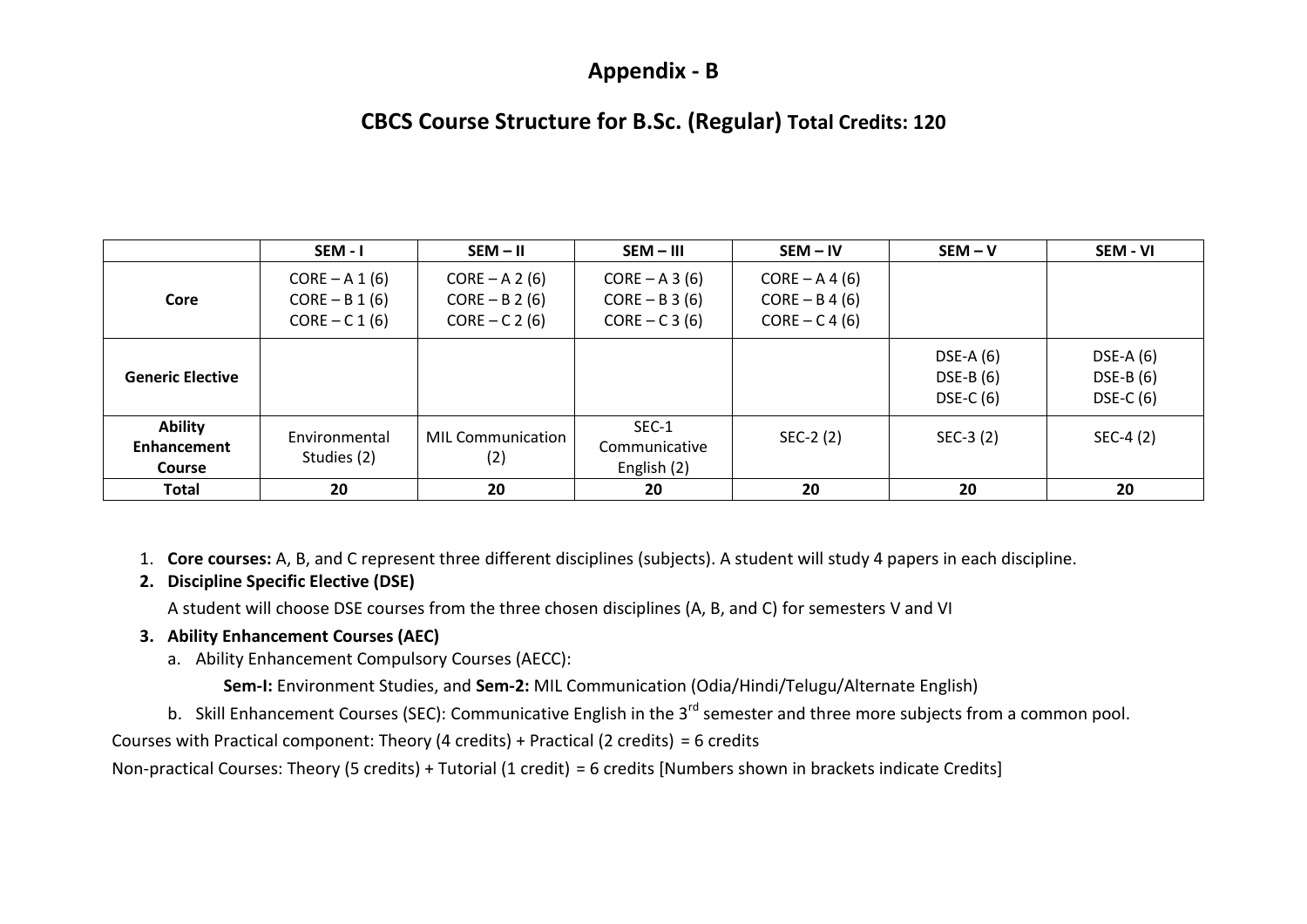# **Appendix – C**

# **CBCS Course Structure for B.A. (Regular) Total Credits: 120**

|                                                | SEM - I                                                      | $SEM - II$                                                         | SEM-III                                                    | $SEM - IV$                                             | $SEM - V$                                    | SEM - VI                                      |
|------------------------------------------------|--------------------------------------------------------------|--------------------------------------------------------------------|------------------------------------------------------------|--------------------------------------------------------|----------------------------------------------|-----------------------------------------------|
| Core                                           | $CORE - A 1 (6)$<br>$CORE - B 1 (6)$<br>English Paper- 1 (6) | $CORE - A 2 (6)$<br>$CORE - B 2 (6)$<br>MIL Paper-1(6)             | $CORE - A 3 (6)$<br>$CORE - B 3 (6)$<br>English Paper-2(6) | $CORE - A 4 (6)$<br>$CORE - B 4 (6)$<br>MIL Paper-2(6) |                                              |                                               |
| <b>Generic Elective</b>                        |                                                              |                                                                    |                                                            |                                                        | DSE-A 1 (6)<br>DSE-B 1 (6)<br>GE Paper-1 (6) | DSE-A 2 (6)<br>DSE-B 2 (6)<br>GE Paper- 2 (6) |
| <b>Ability</b><br>Enhancement<br><b>Course</b> | Environmental<br>Studies (2)                                 | Science &<br>Technology (2) /<br>Indian Society and<br>Culture (2) | $SEC-1(2)$                                                 | SEC-2 (2)                                              | $SEC-3 (2)$                                  | $SEC-4(2)$                                    |
| Total                                          | 20                                                           | 20                                                                 | 20                                                         | 20                                                     | 20                                           | 20                                            |

**1. Core courses:** A and B represent two different disciplines (subjects). A student will study 4 papers in each discipline.

#### **2. Discipline Specific Elective (DSE)**

A student will choose DSE courses from the two chosen disciplines (A and B) for semesters V and VI.

#### **3. Generic Electives:**

A student will choose a subject other than the core courses (i.e., A and B) and study two papers in semesters V and VI.

### **4. Ability Enhancement Courses (AEC)**

a. Ability Enhancement Compulsory Courses (AECC):

**Sem-I:** Environment Studies, and **Sem-2:** Science & Technology OR Indian Society and Culture

b. Skill Enhancement Courses (SEC): A student will choose any four from a common pool of courses.

Courses with Practical component: Theory (4 credits) + Practical (2 credits) = 6 credits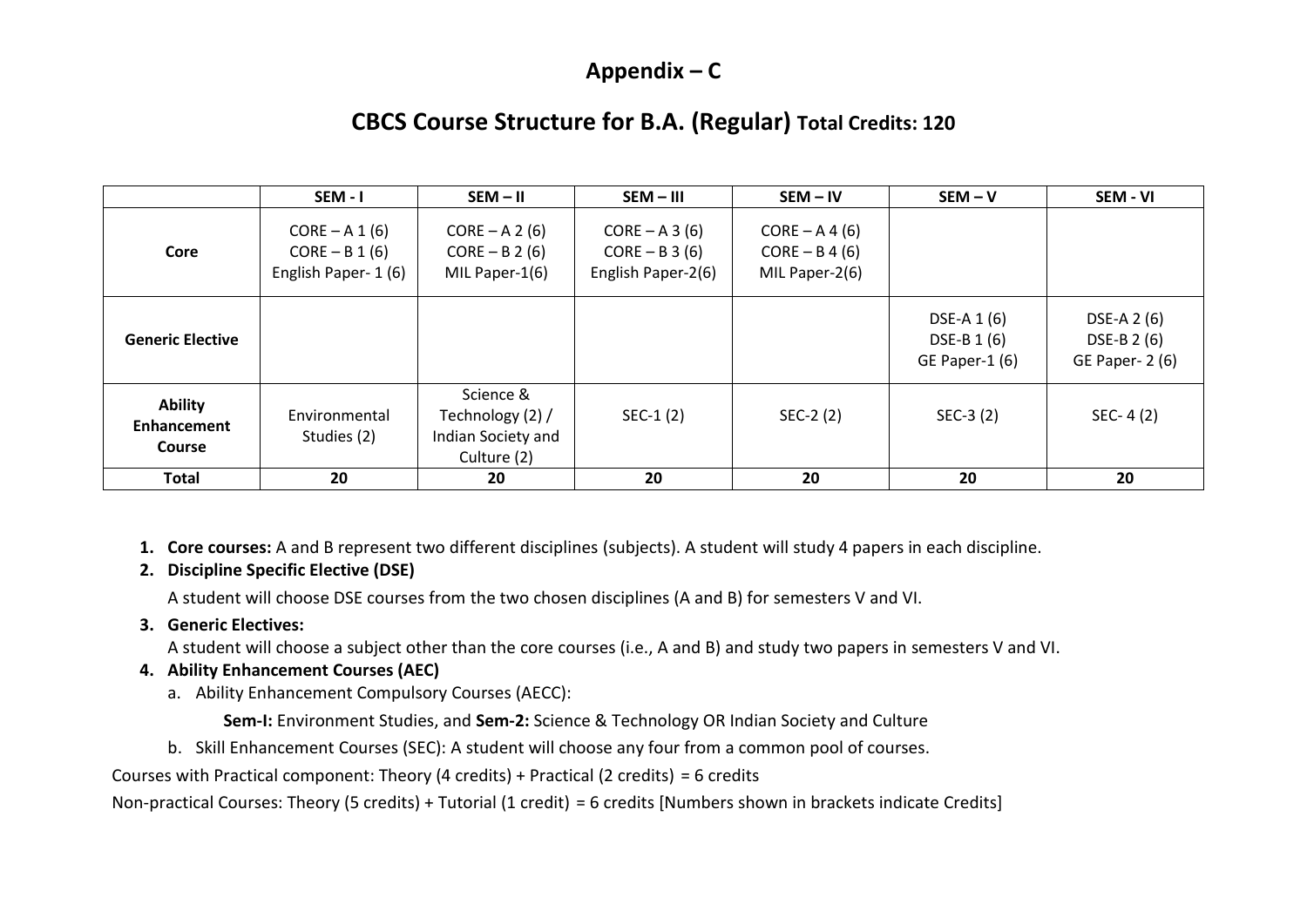### **Appendix – D**

# **CBCS Course Structure for B. Com (Honours) Total Credits: 140**

|                                                       | SEM-I                        | $SEM - II$                      | SEM-III                                   | $SEM - IV$                                    | $SEM - V$                   | SEM - VI                    |
|-------------------------------------------------------|------------------------------|---------------------------------|-------------------------------------------|-----------------------------------------------|-----------------------------|-----------------------------|
| Core                                                  | Core- $1(6)$<br>Core- $2(6)$ | Core- $3(6)$<br>Core- $4(6)$    | Core- $5(6)$<br>Core- $6(6)$<br>Core-7(6) | Core- $8(6)$<br>Core- $9(6)$<br>Core- $10(6)$ | Core- $11(6)$<br>Core-12(6) | Core- $13(6)$<br>Core-14(6) |
| <b>Generic Elective</b>                               | $GE-1(6)$                    | $GE-2(6)$                       | $GE-3(6)$                                 | $GE-4(6)$                                     | $DSE-1(6)$<br>$DSE-2(6)$    | $DSE-3(6)$<br>$DSE-4(6)$    |
| <b>Ability</b><br><b>Enhancement</b><br><b>Course</b> | Environmental<br>Studies (2) | <b>MIL Communication</b><br>(2) | SEC-1<br>Communicative<br>English (2)     | SEC-2<br>(2)                                  |                             |                             |
| <b>Total</b>                                          | 20                           | 20                              | 26                                        | 26                                            | 24                          | 24                          |

- 1. **Core courses:** A student will study 14 core courses in the honours subject as indicated in the table.
- **2. Discipline Specific Elective (DSE)**

A student will choose four DSE courses related to his/her honours subject in the V and VI semesters.

**3. Generic Electives:** A student will choose two subjects other than the core courses and will study two papers (paper-I and Paper-II) for each of the subjects as indicated above.

#### **4. Ability Enhancement Courses (AEC)**

a. Ability Enhancement Compulsory Courses (AECC):

**Sem-I:** Environment Studies, and **Sem-2:** MIL Communication (Odia/Hindi/Telugu/Alternate English)

b. Skill Enhancement Courses (SEC): Communicative English in the 3<sup>rd</sup> semester and one more subject as indicated in the syllabus.

Courses with Practical component: Theory (4 credits) + Practical (2 credits) = 6 credits